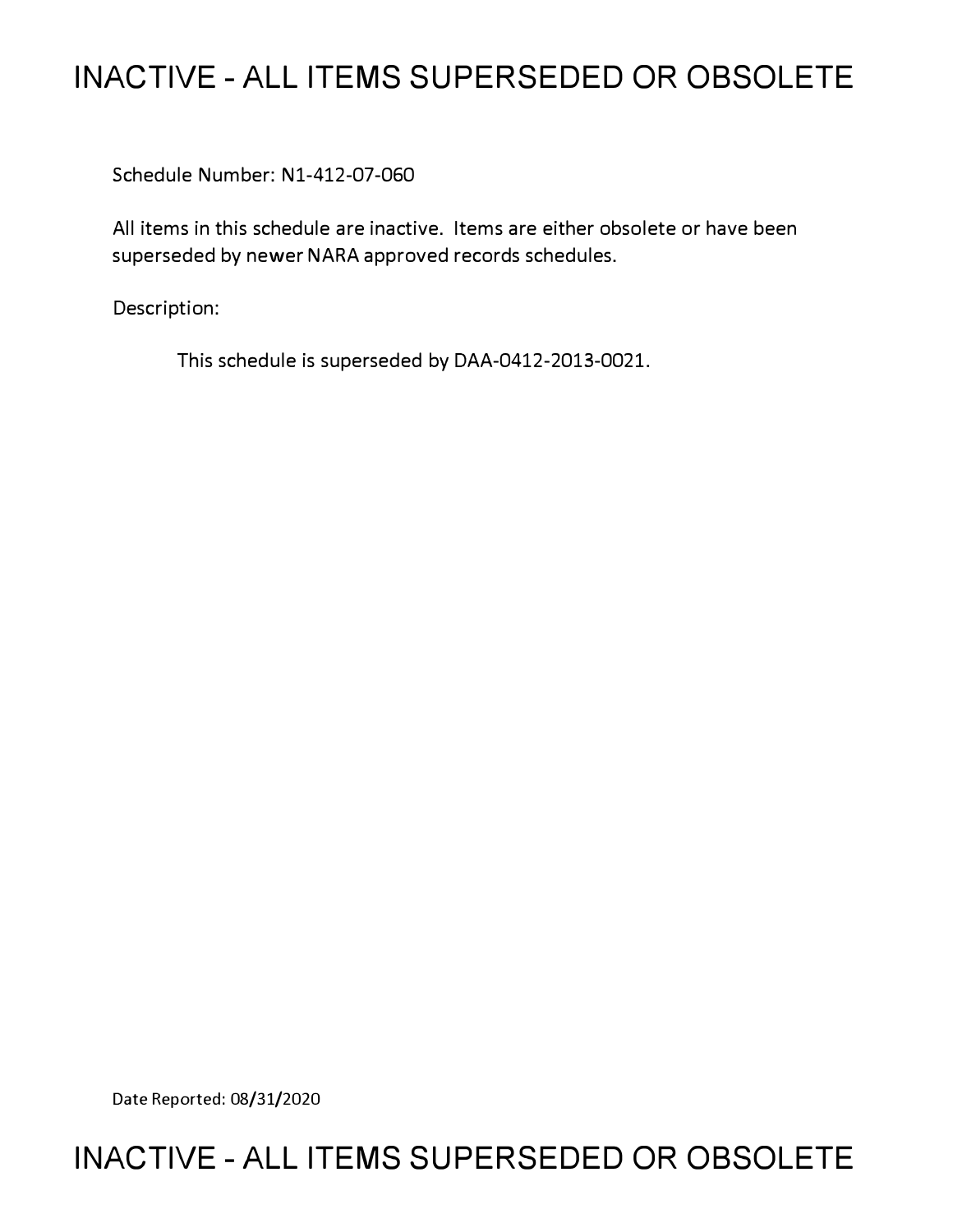| <b>JOB NUMBER</b><br><b>REQUEST FOR RECORDS DISPOSITION AUTHORITY</b><br><u>NI-412-07-60</u><br>7/24/07<br><b>DATE RECEIVED</b><br>To: NATIONAL ARCHIVES and RECORDS ADMINISTRATION (NIR)<br>WASHINGTON, DC 20408<br>1. FROM (Agency or establishment)<br><b>NOTIFICATION TO AGENCY</b><br>U.S. Environmental Protection Agency<br>2. MAJOR SUBDIVISION<br>Radiation<br>disposition request,<br>3303a<br>the<br>3. MINOR SUBDIVISION<br>Headquarters, Agency-wide and Regions<br>Awithdrawn≅ in column 10.<br>5. TELEPHONE<br>4. NAME OF PERSON WITH WHOM TO CONFER<br>ARCHIVIST OF THE UNITED STATES<br><b>DATE</b><br>Oblos Ma Wards<br>202-566-1643<br>John B. Ellis<br><b>6. AGENCY CERTIFICATION</b><br>I hereby certify that I am authorized to act for this agency in matters pertaining to the disposition of its records and that the records<br>proposed for disposal on the attached 15 page(s) are not now needed for the business of this agency or will not be needed after the<br>retention periods specified; and that written concurrence from the General Accounting Office, under the provisions of Title 8 of the<br>GAO manual for Guidance of Federal Agencies,<br>$\triangleright$ is not required;<br>is attached; or<br>has been requested.<br>SIGNATURE OF AGENCY REPRESENTATIVE<br><b>TITLE</b><br><b>DATE</b><br>7/18/pr<br>John B. Ellis<br><b>Agency Records Officer</b><br>8. DESCRIPTION OF ITEM AND PROPOSED DISPOSITION<br>9. GRS OR SUPERSEDED<br>7. Item<br><b>JOB CITATION</b><br>No.<br><b>EPA 219 Radon Action Files</b><br>N1-412-94-4/11<br>N1-412-98-1<br>EPA 220 NESHAPS Radiation Facility and Site Files<br>$\overline{2}$<br>N1-412-98-2<br><b>EPA 222 Radiological Emergency Planning</b><br>3<br>EPA 464 Certificatio of Waste Isolation Pilot Plant<br>N1-412-97-2<br>4<br>(WIPP)<br>EPA 489 Advanced Technology Problem Area<br>N1-412-86-1/12<br>5<br><b>Projects Files</b><br>EPA 490 Emergency Planning Program For<br>N1-412-86-1/13<br>6<br><b>Radiological Incidents</b><br>N1-412-86-1/14<br>EPA 491 Protective Action Planning Manual - Work<br>$\overline{7}$<br><b>Files</b> |  |  |  |  |                                                                                                                                                             |  | <b>NAVAIL</b> |  |
|------------------------------------------------------------------------------------------------------------------------------------------------------------------------------------------------------------------------------------------------------------------------------------------------------------------------------------------------------------------------------------------------------------------------------------------------------------------------------------------------------------------------------------------------------------------------------------------------------------------------------------------------------------------------------------------------------------------------------------------------------------------------------------------------------------------------------------------------------------------------------------------------------------------------------------------------------------------------------------------------------------------------------------------------------------------------------------------------------------------------------------------------------------------------------------------------------------------------------------------------------------------------------------------------------------------------------------------------------------------------------------------------------------------------------------------------------------------------------------------------------------------------------------------------------------------------------------------------------------------------------------------------------------------------------------------------------------------------------------------------------------------------------------------------------------------------------------------------------------------------------------------------------------------------------------------------------------------------------------------------------------------------------------------------------------------------------------------------------------------------------------------|--|--|--|--|-------------------------------------------------------------------------------------------------------------------------------------------------------------|--|---------------|--|
|                                                                                                                                                                                                                                                                                                                                                                                                                                                                                                                                                                                                                                                                                                                                                                                                                                                                                                                                                                                                                                                                                                                                                                                                                                                                                                                                                                                                                                                                                                                                                                                                                                                                                                                                                                                                                                                                                                                                                                                                                                                                                                                                          |  |  |  |  |                                                                                                                                                             |  |               |  |
|                                                                                                                                                                                                                                                                                                                                                                                                                                                                                                                                                                                                                                                                                                                                                                                                                                                                                                                                                                                                                                                                                                                                                                                                                                                                                                                                                                                                                                                                                                                                                                                                                                                                                                                                                                                                                                                                                                                                                                                                                                                                                                                                          |  |  |  |  |                                                                                                                                                             |  |               |  |
|                                                                                                                                                                                                                                                                                                                                                                                                                                                                                                                                                                                                                                                                                                                                                                                                                                                                                                                                                                                                                                                                                                                                                                                                                                                                                                                                                                                                                                                                                                                                                                                                                                                                                                                                                                                                                                                                                                                                                                                                                                                                                                                                          |  |  |  |  |                                                                                                                                                             |  |               |  |
|                                                                                                                                                                                                                                                                                                                                                                                                                                                                                                                                                                                                                                                                                                                                                                                                                                                                                                                                                                                                                                                                                                                                                                                                                                                                                                                                                                                                                                                                                                                                                                                                                                                                                                                                                                                                                                                                                                                                                                                                                                                                                                                                          |  |  |  |  |                                                                                                                                                             |  |               |  |
|                                                                                                                                                                                                                                                                                                                                                                                                                                                                                                                                                                                                                                                                                                                                                                                                                                                                                                                                                                                                                                                                                                                                                                                                                                                                                                                                                                                                                                                                                                                                                                                                                                                                                                                                                                                                                                                                                                                                                                                                                                                                                                                                          |  |  |  |  | In accordance with the provisions of 44 U.S.C.<br>including<br>amendments, is approved except for items that may<br>be marked Adisposition not approved gor |  |               |  |
|                                                                                                                                                                                                                                                                                                                                                                                                                                                                                                                                                                                                                                                                                                                                                                                                                                                                                                                                                                                                                                                                                                                                                                                                                                                                                                                                                                                                                                                                                                                                                                                                                                                                                                                                                                                                                                                                                                                                                                                                                                                                                                                                          |  |  |  |  |                                                                                                                                                             |  |               |  |
|                                                                                                                                                                                                                                                                                                                                                                                                                                                                                                                                                                                                                                                                                                                                                                                                                                                                                                                                                                                                                                                                                                                                                                                                                                                                                                                                                                                                                                                                                                                                                                                                                                                                                                                                                                                                                                                                                                                                                                                                                                                                                                                                          |  |  |  |  |                                                                                                                                                             |  |               |  |
|                                                                                                                                                                                                                                                                                                                                                                                                                                                                                                                                                                                                                                                                                                                                                                                                                                                                                                                                                                                                                                                                                                                                                                                                                                                                                                                                                                                                                                                                                                                                                                                                                                                                                                                                                                                                                                                                                                                                                                                                                                                                                                                                          |  |  |  |  |                                                                                                                                                             |  |               |  |
|                                                                                                                                                                                                                                                                                                                                                                                                                                                                                                                                                                                                                                                                                                                                                                                                                                                                                                                                                                                                                                                                                                                                                                                                                                                                                                                                                                                                                                                                                                                                                                                                                                                                                                                                                                                                                                                                                                                                                                                                                                                                                                                                          |  |  |  |  |                                                                                                                                                             |  |               |  |
|                                                                                                                                                                                                                                                                                                                                                                                                                                                                                                                                                                                                                                                                                                                                                                                                                                                                                                                                                                                                                                                                                                                                                                                                                                                                                                                                                                                                                                                                                                                                                                                                                                                                                                                                                                                                                                                                                                                                                                                                                                                                                                                                          |  |  |  |  |                                                                                                                                                             |  |               |  |
|                                                                                                                                                                                                                                                                                                                                                                                                                                                                                                                                                                                                                                                                                                                                                                                                                                                                                                                                                                                                                                                                                                                                                                                                                                                                                                                                                                                                                                                                                                                                                                                                                                                                                                                                                                                                                                                                                                                                                                                                                                                                                                                                          |  |  |  |  |                                                                                                                                                             |  |               |  |
|                                                                                                                                                                                                                                                                                                                                                                                                                                                                                                                                                                                                                                                                                                                                                                                                                                                                                                                                                                                                                                                                                                                                                                                                                                                                                                                                                                                                                                                                                                                                                                                                                                                                                                                                                                                                                                                                                                                                                                                                                                                                                                                                          |  |  |  |  | <b>10. ACTION TAKEN</b><br>(NARA USE ONLY)                                                                                                                  |  |               |  |
|                                                                                                                                                                                                                                                                                                                                                                                                                                                                                                                                                                                                                                                                                                                                                                                                                                                                                                                                                                                                                                                                                                                                                                                                                                                                                                                                                                                                                                                                                                                                                                                                                                                                                                                                                                                                                                                                                                                                                                                                                                                                                                                                          |  |  |  |  |                                                                                                                                                             |  |               |  |
|                                                                                                                                                                                                                                                                                                                                                                                                                                                                                                                                                                                                                                                                                                                                                                                                                                                                                                                                                                                                                                                                                                                                                                                                                                                                                                                                                                                                                                                                                                                                                                                                                                                                                                                                                                                                                                                                                                                                                                                                                                                                                                                                          |  |  |  |  |                                                                                                                                                             |  |               |  |
|                                                                                                                                                                                                                                                                                                                                                                                                                                                                                                                                                                                                                                                                                                                                                                                                                                                                                                                                                                                                                                                                                                                                                                                                                                                                                                                                                                                                                                                                                                                                                                                                                                                                                                                                                                                                                                                                                                                                                                                                                                                                                                                                          |  |  |  |  |                                                                                                                                                             |  |               |  |
|                                                                                                                                                                                                                                                                                                                                                                                                                                                                                                                                                                                                                                                                                                                                                                                                                                                                                                                                                                                                                                                                                                                                                                                                                                                                                                                                                                                                                                                                                                                                                                                                                                                                                                                                                                                                                                                                                                                                                                                                                                                                                                                                          |  |  |  |  |                                                                                                                                                             |  |               |  |
|                                                                                                                                                                                                                                                                                                                                                                                                                                                                                                                                                                                                                                                                                                                                                                                                                                                                                                                                                                                                                                                                                                                                                                                                                                                                                                                                                                                                                                                                                                                                                                                                                                                                                                                                                                                                                                                                                                                                                                                                                                                                                                                                          |  |  |  |  |                                                                                                                                                             |  |               |  |
|                                                                                                                                                                                                                                                                                                                                                                                                                                                                                                                                                                                                                                                                                                                                                                                                                                                                                                                                                                                                                                                                                                                                                                                                                                                                                                                                                                                                                                                                                                                                                                                                                                                                                                                                                                                                                                                                                                                                                                                                                                                                                                                                          |  |  |  |  |                                                                                                                                                             |  |               |  |
|                                                                                                                                                                                                                                                                                                                                                                                                                                                                                                                                                                                                                                                                                                                                                                                                                                                                                                                                                                                                                                                                                                                                                                                                                                                                                                                                                                                                                                                                                                                                                                                                                                                                                                                                                                                                                                                                                                                                                                                                                                                                                                                                          |  |  |  |  |                                                                                                                                                             |  |               |  |
|                                                                                                                                                                                                                                                                                                                                                                                                                                                                                                                                                                                                                                                                                                                                                                                                                                                                                                                                                                                                                                                                                                                                                                                                                                                                                                                                                                                                                                                                                                                                                                                                                                                                                                                                                                                                                                                                                                                                                                                                                                                                                                                                          |  |  |  |  |                                                                                                                                                             |  |               |  |

 $\tilde{\mathbf{a}}$ 

i.

 $\hat{\mathbf{x}}$ 

à.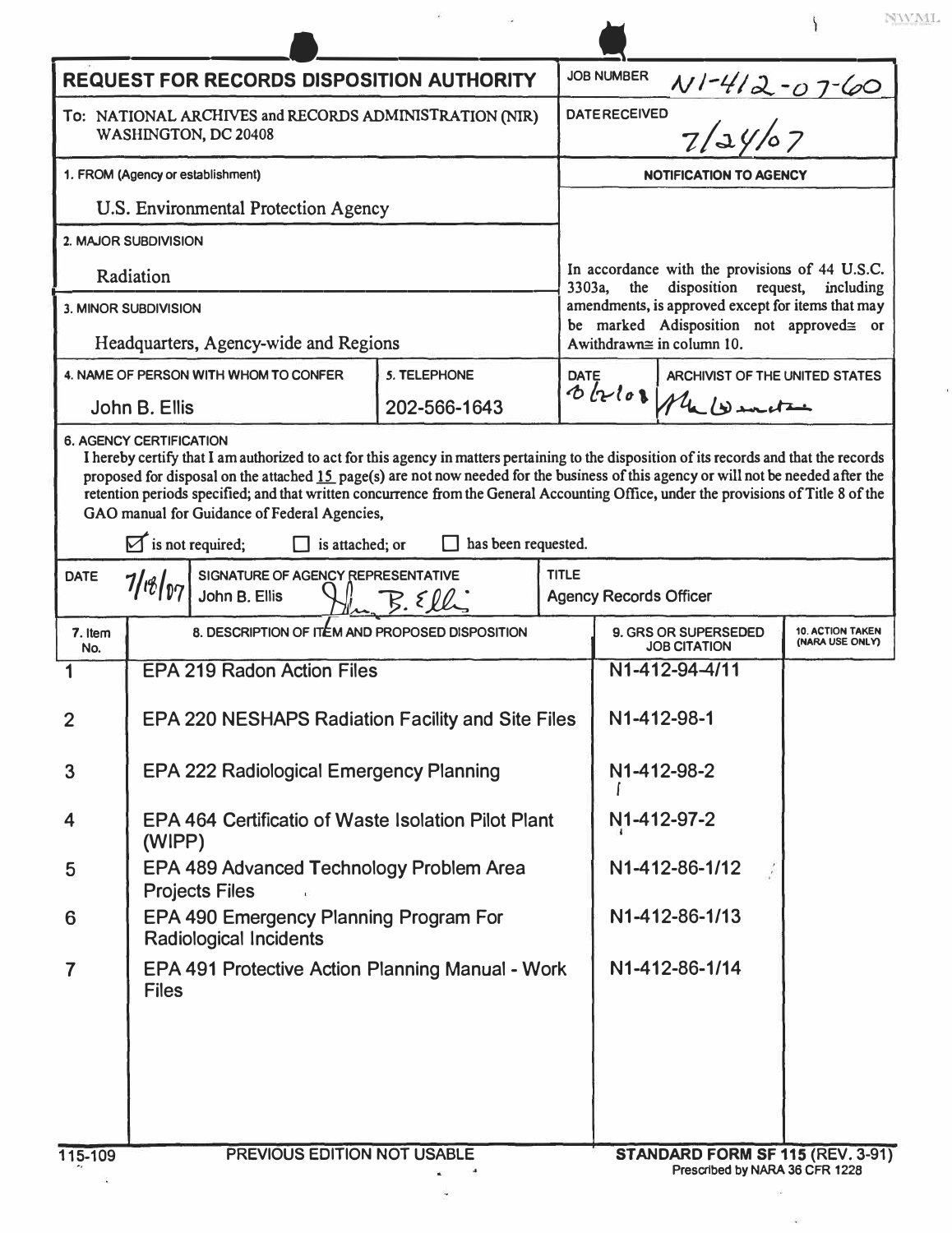

# **EPA Records Schedule 219**

**Status: Development, 07/31/2007** 

**Title:** Radon Action Files

**Program:** Radiation

**Applicability:** Regions

**Function:** 108-025-01-03 - Manage Indoor Air Quality

# **NARA Disposal Authority:**

This schedule authorizes the disposition of the record copy in any media (media neutral). Records designated for permanent retention must be transferred to the National Archives in accordance with NARA standards at the time of transfer.

• Pending

# **Description:**

Records document the management and oversight of the Radon State Grant program and the regional Radon Training Centers and technical assistance related to radon problem assessment, mitigation, and prevention. Consists of health risk surveys and data, reports, public notices and information, instructional materials, records of communication, and related correspondence.

# **Disposition Instructions:**

**Item a:** Record copy

- **Disposable**
- Close inactive records at end of year.
- Destroy 10 years after file closure.

# **Guidance:**

Copies of grant documents may be filed in this series; the official record copy is scheduled as EPA 003. See EPA 200 for disposition information on training materials.

Specific legal citations include:

- Indoor Radon Abatement Act (Title III of the Toxic Substances Control Act), Section 301, et seq.
- Superfund Amendments and Reauthorization Act of 1986, Section l 18(k)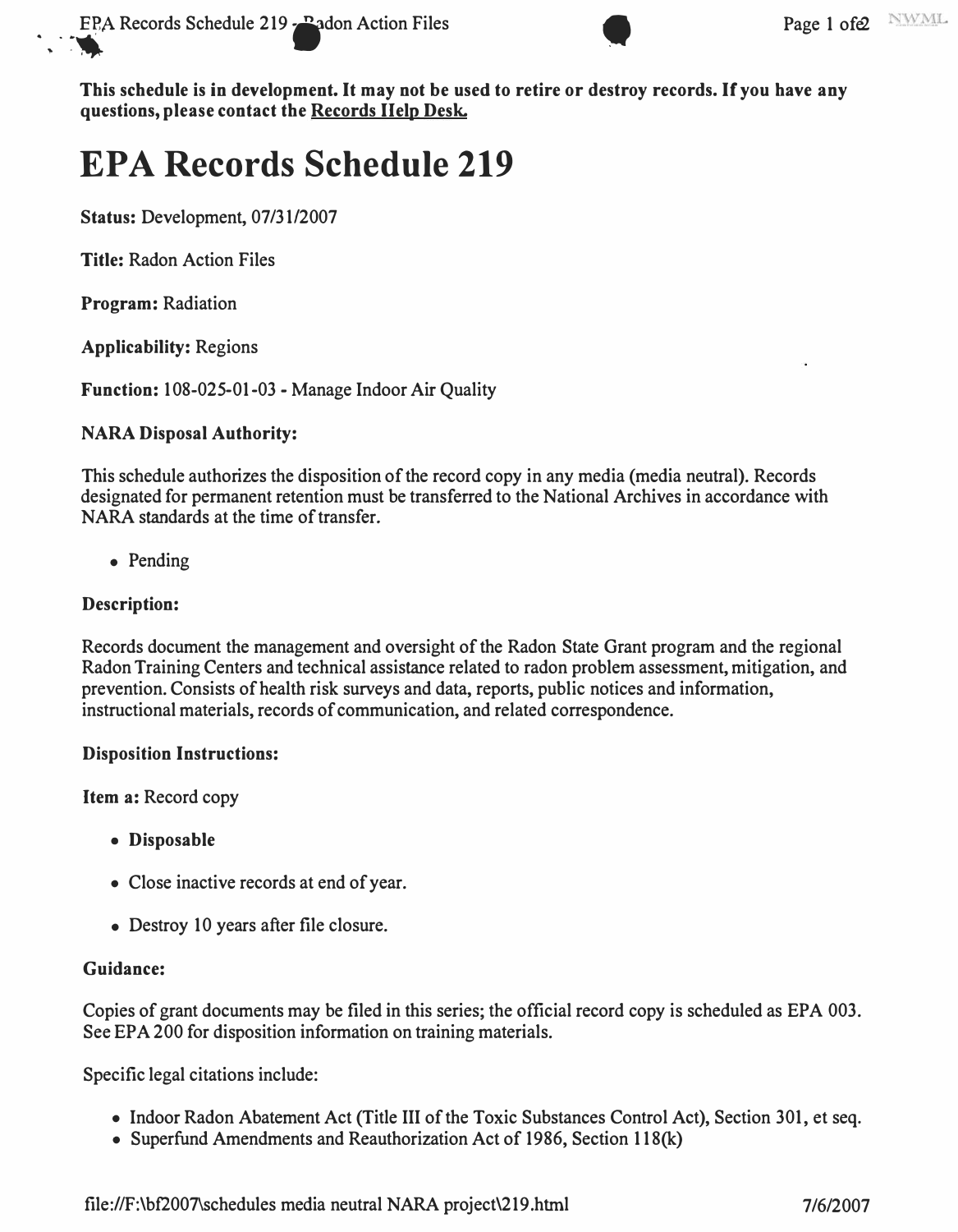EPA Records Schedule 219 • Pagon Action Files Page 2 of  $\theta$ EPA Records Schedule 219



• Stewart B. McKinney Homeless Assistance Act of 1988, Section 1091

#### **Reasons for Disposition:**

The disposition instructions have been rewritten as media neutral to allow for maintaining the record copy in EPA's recordkeeping system. The retention has not changed.

Item b for electronic copies created with word processing and electronic mail applications deleted 08/17/2006 pursuant to NARA Bulletin 2006-04.

#### **Custodians:**

Multiple units

**Related Schedules:** 

EPA 003, EPA 200

#### **Previous NARA Disposal Authority:**

Nl-412-94-4/11

Entry: 06/17/1992

**EPA Approval:** Pending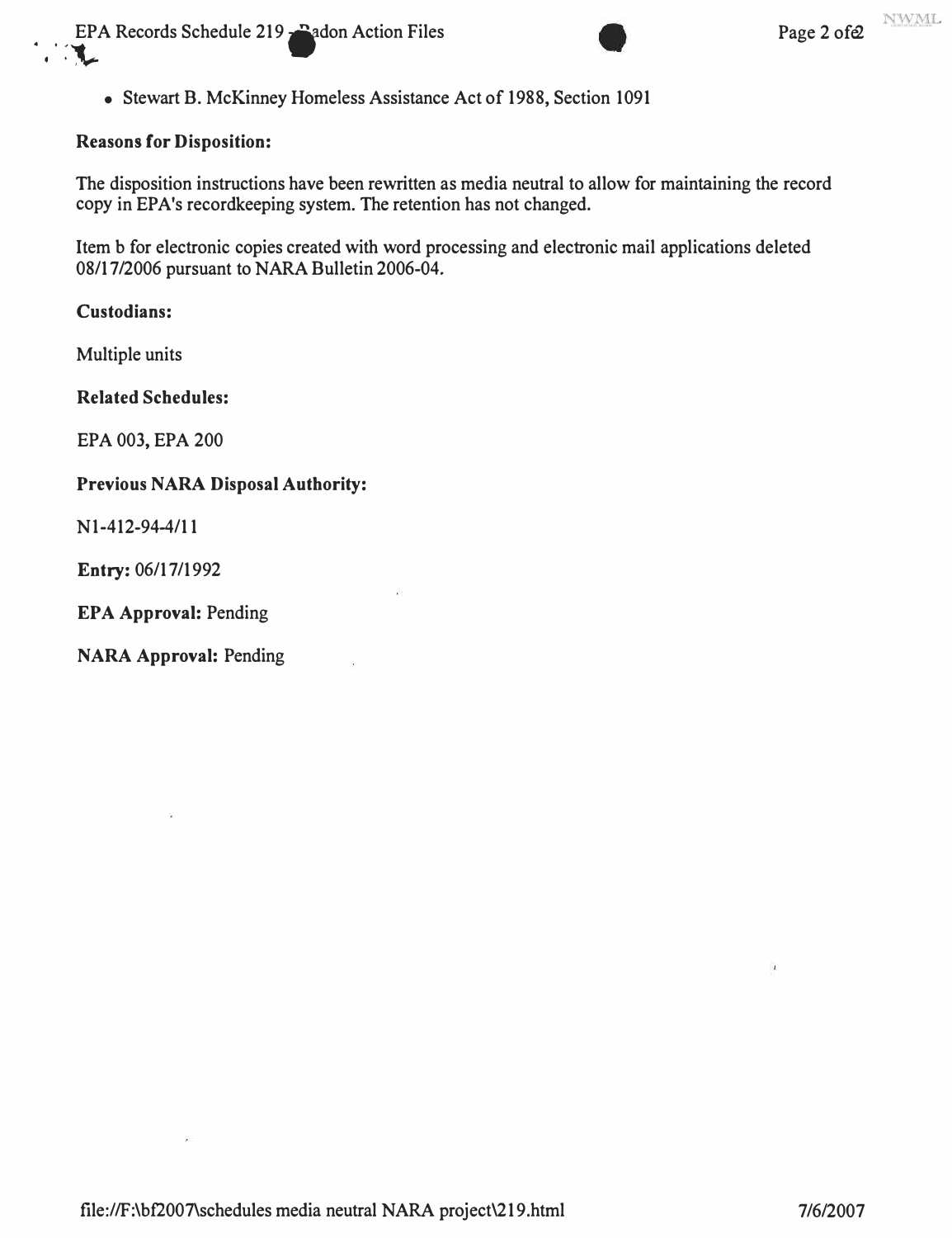# **EPA Records Schedule 220**

**Status: Development, 07/31/2007** 

**Title: NESHAPS Radiation Facility and Site Files** 

**Program: Radiation** 

**Applicability: Regions** 

**Function: 108-025-01-04 - Manage Radiation** 

# **NARA Disposal Authority:**

**This schedule authorizes the disposition of the record copy in any media (media neutral). Records designated for permanent retention must be transferred to the National Archives in accordance with NARA standards at the time of transfer.** 

**• Pending** 

# **Description:**

Documents relating to investigation of emissions into the air from radiologically contaminated sites, **radioactive waste disposal sites, and industrial sources of radionuclides as air pollutants under**  NESHAPS (National Emissions Standards for Hazardous Pollutants). NESHAPS are standards that limit **emissions from specific sources of air pollutants ( chemical or radioactive) that are known or suspected to cause serious health problems. The NESHAPS for radionuclides apply to air pollutants that are**  hazardous because they emit radiation.

# **Disposition Instructions:**

# **Item a: Department of Energy NESHAPS reports**

**Includes reports of radionuclide emissions submitted by facilities and sites owned or operated by the U.S. Department of Energy (DOE) or its contractors.** 

- **Disposable**
- **Close inactive records when facilities and sites become inactive or oversight ends.**
- **Destroy 10 years after file closure.**

# **Item b: Other federal NESHAPS reports**

**Includes reports of radionuclide emissions submitted by federal facilities and sites other than Nuclear Regulatory Commission (NRC) licensees, and DOE owned or operated installations**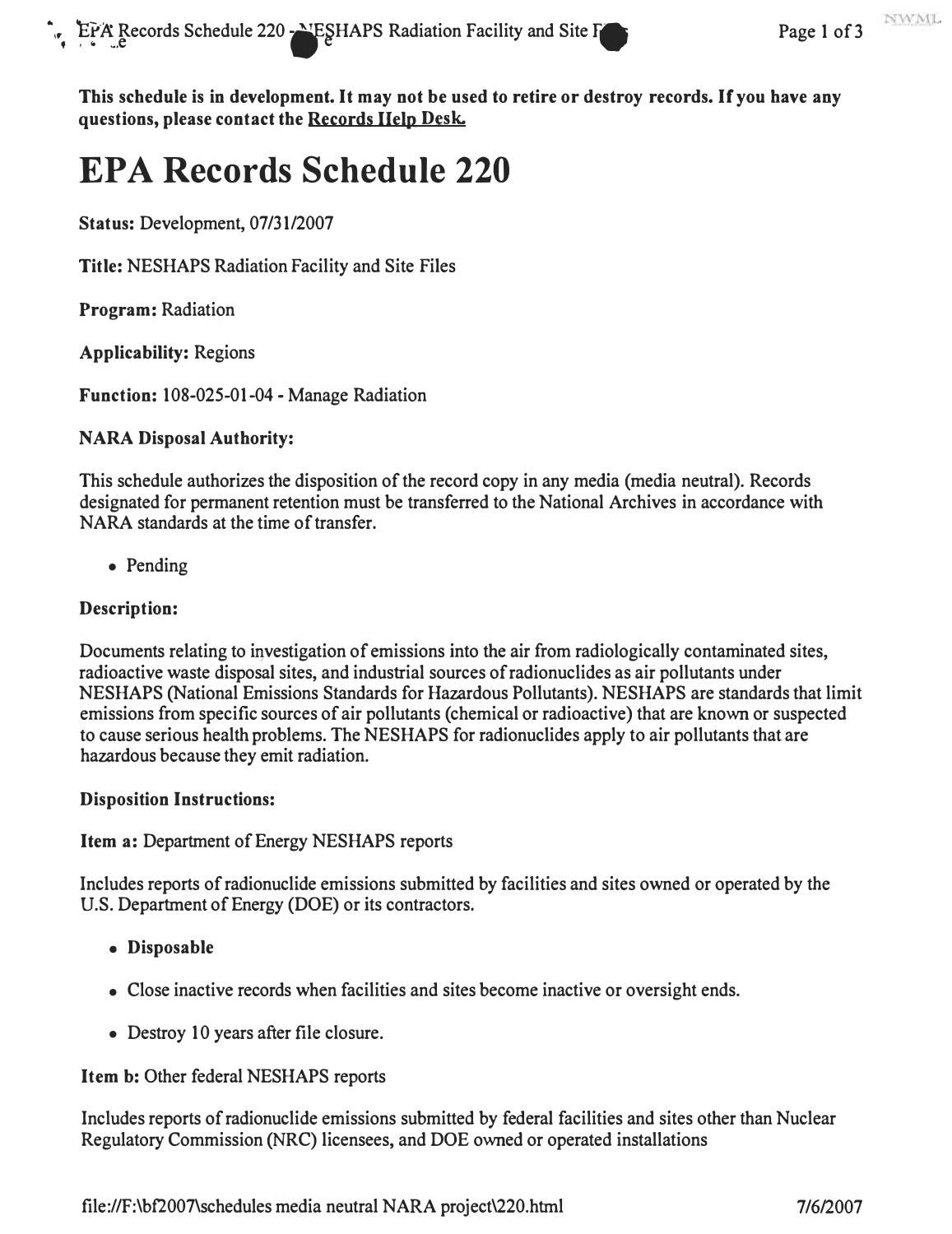**e EPA Records Schedule 220 MPSHAPS Radiation Facility and Site <b>For all and Site Page 2 of 3** 

# **• Disposable**

- **Close inactive records when facilities and sites become inactive or oversight ends.**
- **Destroy 10 years after file closure.**

**Item c: Non-federal documentation** 

**Includes radionuclide emission documentation for non-federal facilities and sites that are licensed or overseen by the NRC, the states, or other entities (e.g., Native American tribes), including NRC inspection reports, inspection referral forms, and correspondence between the NRC, its licensees, and EPA.** 

- **Disposable**
- **Close inactive records at end of year.**
- **Destroy 10 years after file closure.**

# **Guidance:**

**This item applies to NESHAPS radiation facility files held in regional offices. Records related to site or facility files of other program offices, such as Superfund, may be maintained in those offices and retired under the appropriate site or facility series. All other copies can be destroyed when no longer needed. Non-radioactive NESHAPS are scheduled as EPA 216.** 

**Specific legal citations include:** 

- **Clean Air Act, as amended, Section 112**
- **40 CFR Parts 61, 192**

# **Reasons for Disposition:**

**The disposition instructions have been rewritten as media neutral to allow for maintaining the record copy in EPA's electronic recordkeeping system. The retention has not changed.** 

**Item d for electronic copies created with word processing and electronic mail applications deleted 08/17/2006 pursuant to NARA Bulletin 2006-04.** 

**Custodians:** 

**Multiple units** 

**Related Schedules:** 

**EPAe216** 

# **Previous NARA Disposal Authority:**

**Nl-412-98-1**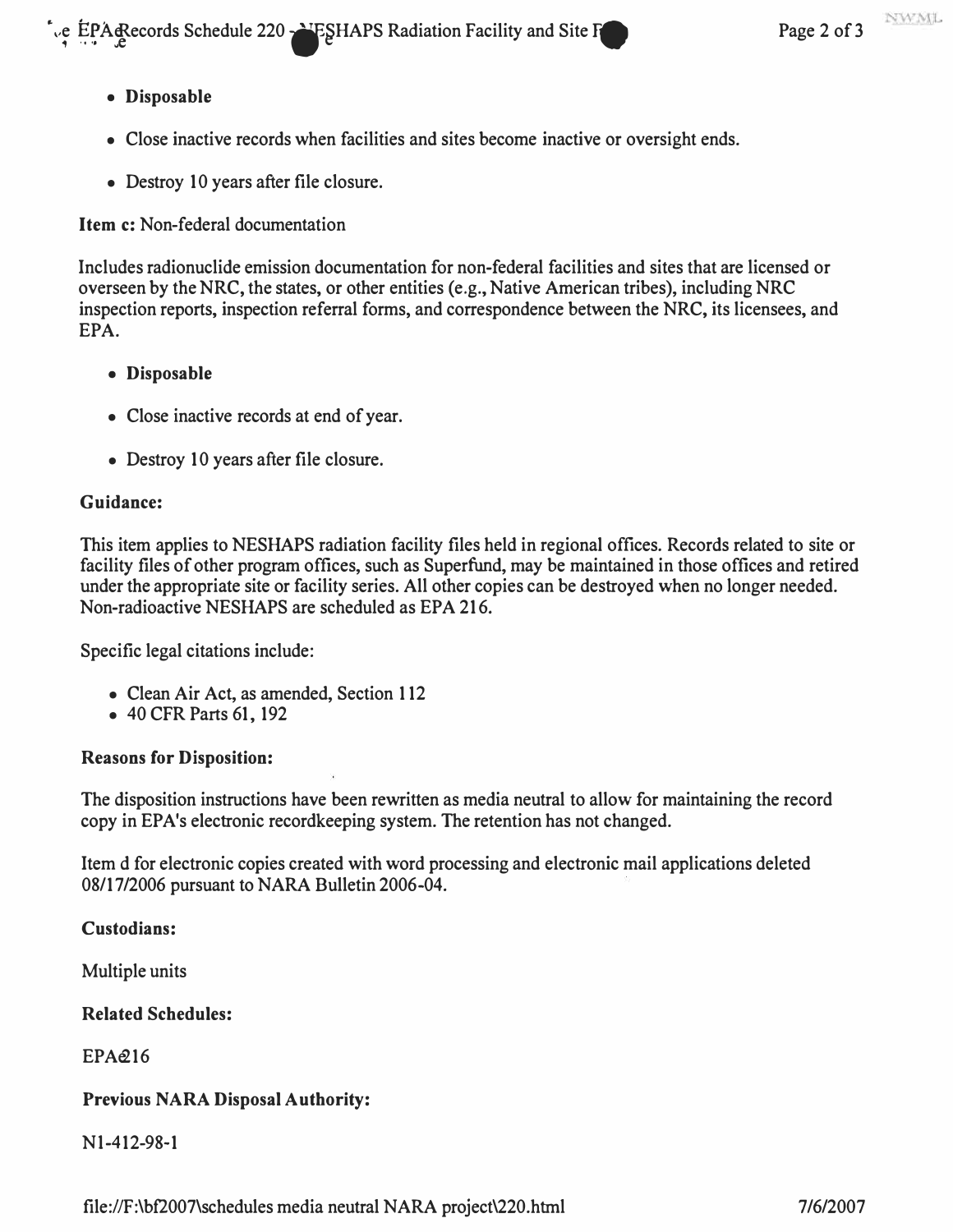**Entry: 06/17/1992** 

**EPA Approval: Pending**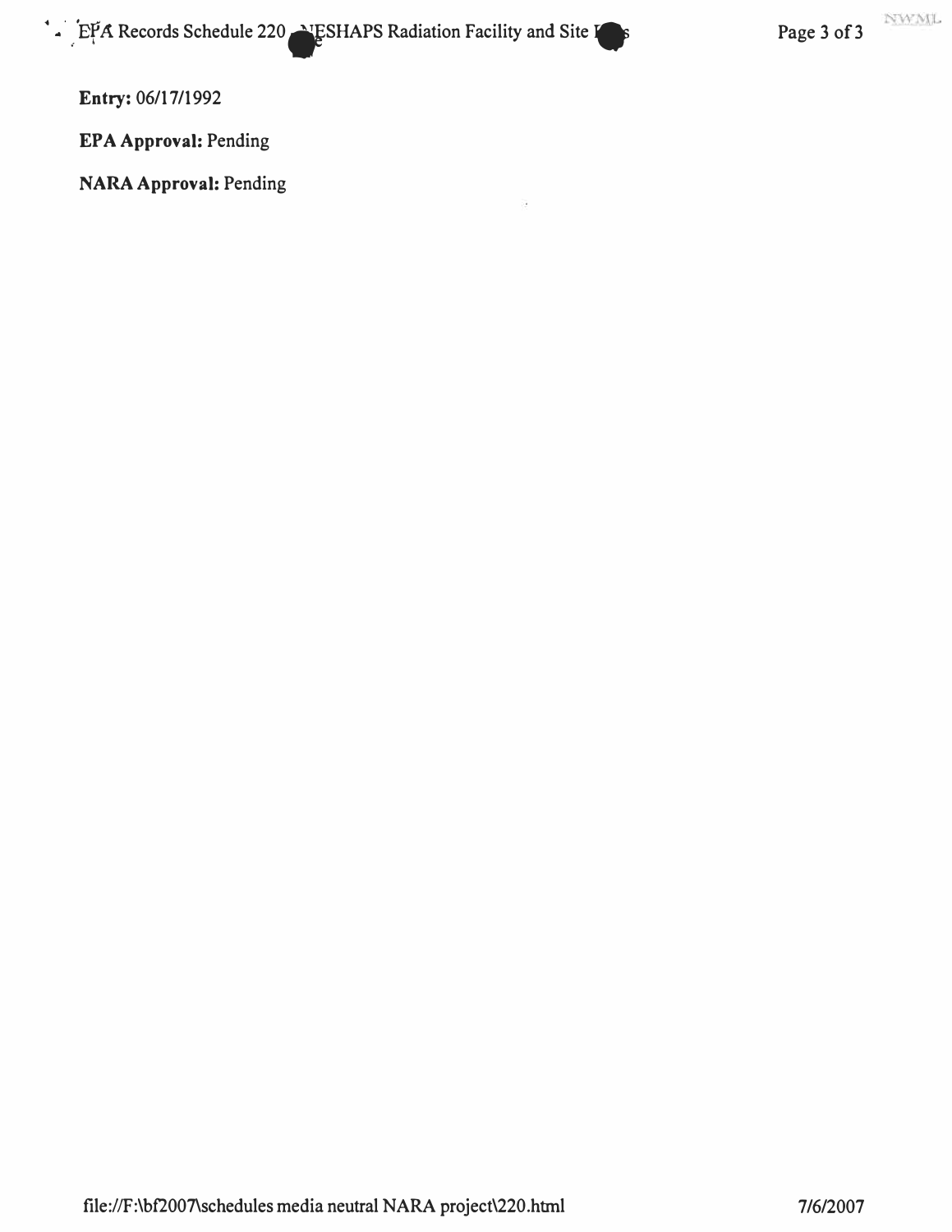

# **EPA Records Schedule 222**

**Status: Development, 07/31/2007** 

**Title: Radiological Emergency Planning** 

**Program: Radiation** 

**Applicability: Regions** 

**Function: 104-008-02 - EPA Emergency Preparedness** 

# **NARA Disposal Authority:**

**This schedule authorizes the disposition of the record copy in any media (media neutral). Records designated for permanent retention must be transferred to the National Archives in accordance with NARA standards at the time of transfer.** 

**• Pending** 

# **Description:**

**EPA is responsible for establishing Protective Action Guides (PAGs) for all aspects of radiological emergency planning in coordination with appropriate federal agencies and for preparing guidance for state and local governments on implementation. Includes copies of state and local emergency response plans, inspection reports, correspondence, and safety analysis reports relating to EP A's role in providing guidance and advice to federal, state, and local officials on when and how to take protective actions as they pertain to the effects of radiation exposure to human health from accidents involving radioactive materials. State and local radiological emergency response plans are created for the Federal Emergency Management Agency (FEMA) and EPA receives copies. Nuclear licensees submit final safety analysis reports to the Nuclear Regulatory Commission (NRC) and NRC provides EPA with copies for review. The EPA files also consist of notes taken by an EPA observer at annual emergency preparedness exercises that are required by FEMA.** 

# **Disposition Instructions:**

**Item a: Record copy** 

- **Disposable**
- **Close inactive records at end of year.**
- **Destroy 5 years after file closure.**

# **Guidance:**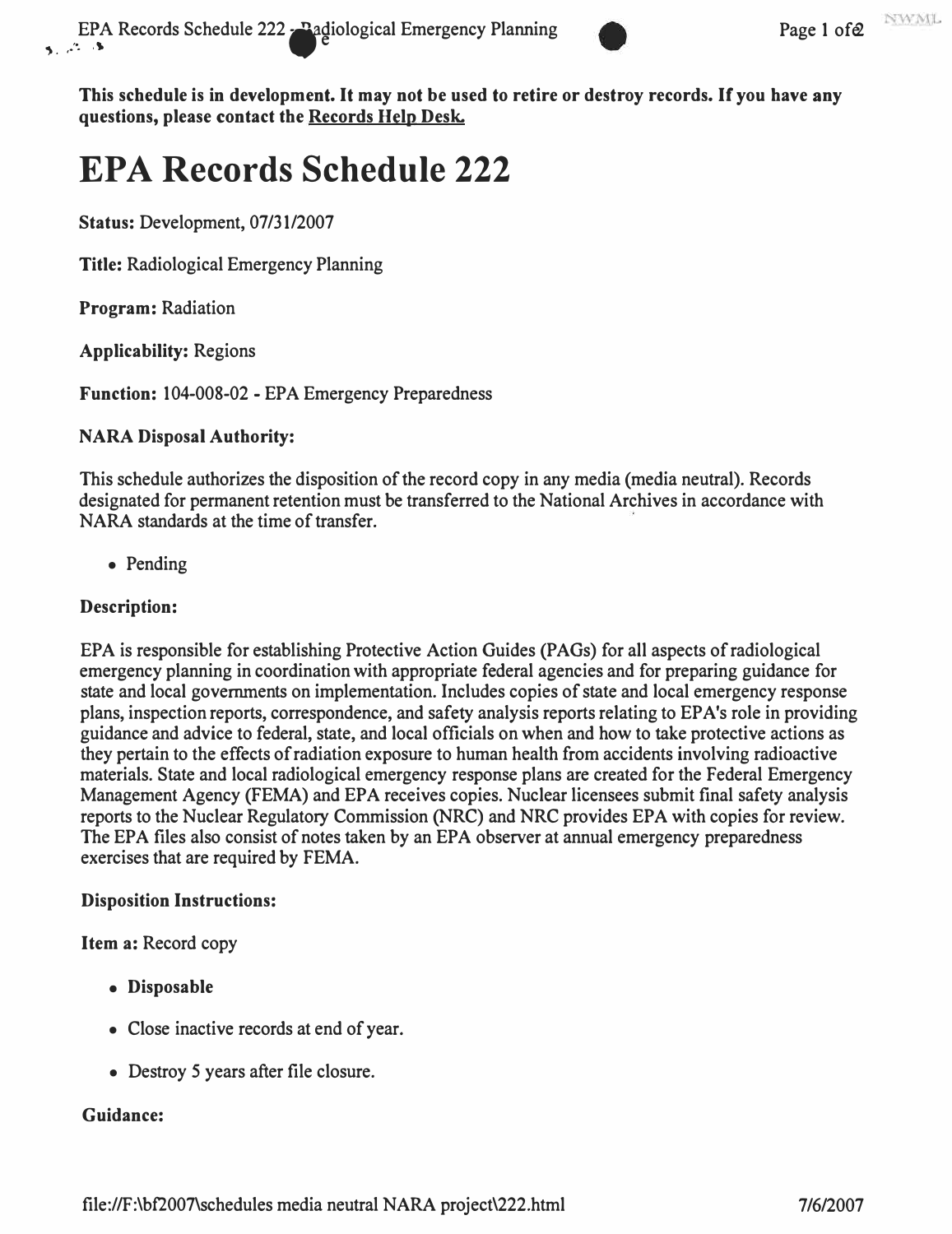Draft reports may be destroyed after receipt of finals.

Protective Action Guides (PAGs) are covered by EPA 149 - Regulations, Standards and Guidelines.

Records relating to the investigation of emissions into the air from radiologically contaminated sites, radioactive waste disposal sites, and industrial sources of radionuclides as air pollutants under NESHAPS are covered by schedule EPA 220. See EPA 472 for Source Data Files Relating to In-House Radiological Research. EPA 207 covers enforcement actions; EPA 211 covers compliance.

Specific legal citations include:

- *5* **u.s.c.** 552
- Reorganization Plan No. 3 of 1978
- E.O. 12127, 12148, 12241
- Presidential Directive of Dec. 7, 1979

# **Reasons for Disposition:**

The disposition instructions have been rewritten as media neutral to allow for maintaining the record copy in EPA's electronic recordkeeping system. The retention has not changed.

Item b for electronic copies created with word processing and electronic mail applications deleted 08/18/2006 pursuant to NARA Bulletin 2006-04.

# **Custodians:**

Multiple units

#### **Related Schedules:**

EPA 149, EPA 207, EPA 211, EPA 220, EPA 472

# **Previous NARA Disposal Authority:**

NCl-412-76-1/II/8, NC-412-76-8/12 and 15, NCl-412-85-18/5, Nl-412-98-2

**Entry:** 06/17/1992

**EPA Approval:** Pending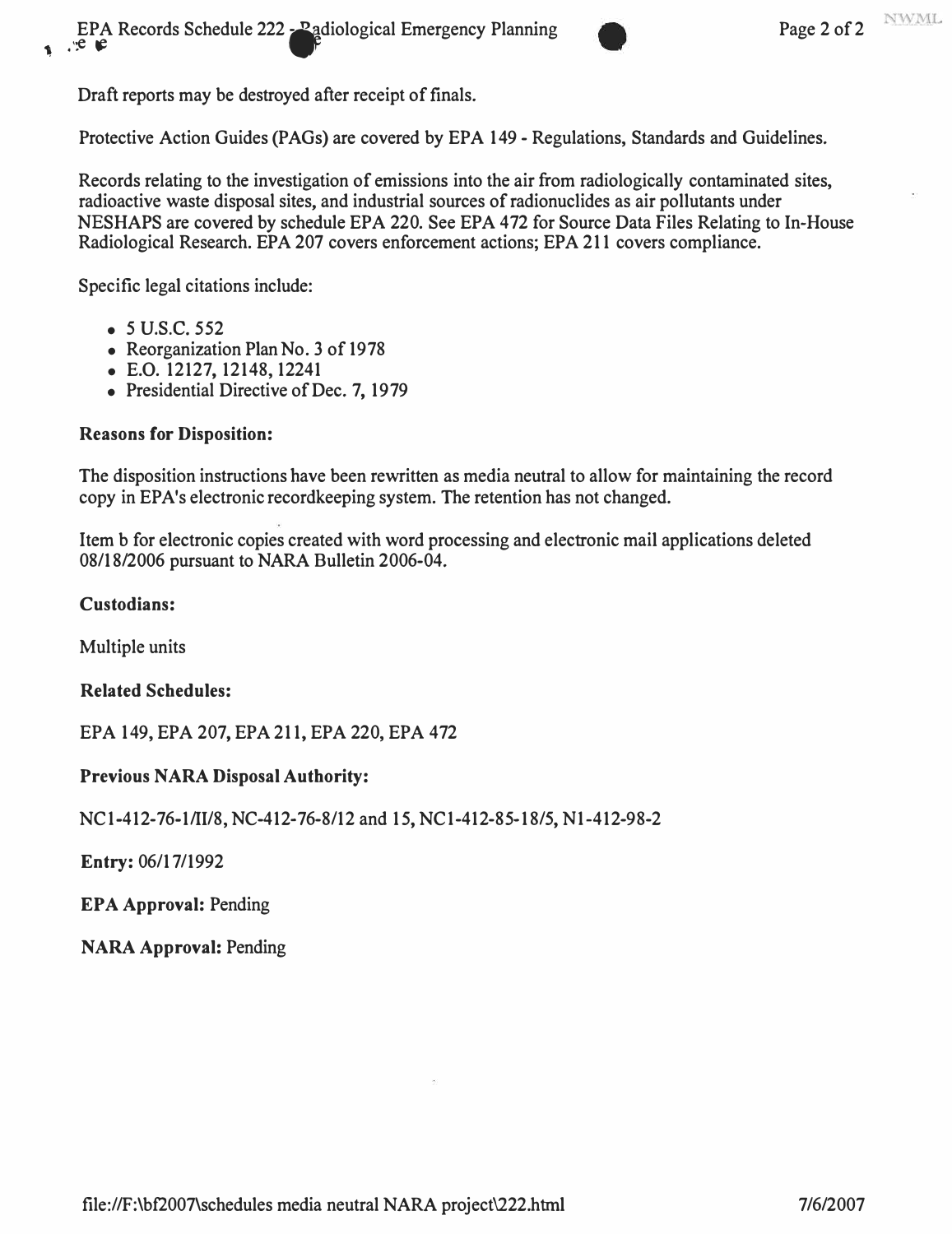# **EPA Records Schedule 464**

**Status:** Development, 07/31/2007

**Title:** Certification of Waste Isolation Pilot Plant (WIPP)

**Program:** Radiation

..

**Applicability:** Agency-wide

**Function:** 108-025-01-04 - Manage Radiation

# **NARA Disposal Authority:**

This schedule authorizes the disposition of the record copy in any media (media neutral). Records designated for permanent retention must be transferred to the National Archives in accordance with NARA standards at the time of transfer.

• Pending

# **Desc�iption:**

Consists of working files containing information gathered by EPA in its role as regulator of the Waste Isolation Pilot Plant (WIPP). EP A's role is to certify that WIPP is in compliance with the disposal regulation (40 CFR 19) before Department of Energy (DOE) can begin waste emplacement. Includes DOE applications, references, and other supporting information.

#### **Disposition Instructions:**

**Item a:** Record copy

- **Disposable**
- Close inactive records at end of 5 year certification period.
- Destroy 10 years after file closure.

# **Guidance:**

Certification period begins 5 years after initial certification and continues every 5 years thereafter until the repository is closed.

See EPA 150 - Dockets for the official set of certification records.

# **Reasons for Disposition:**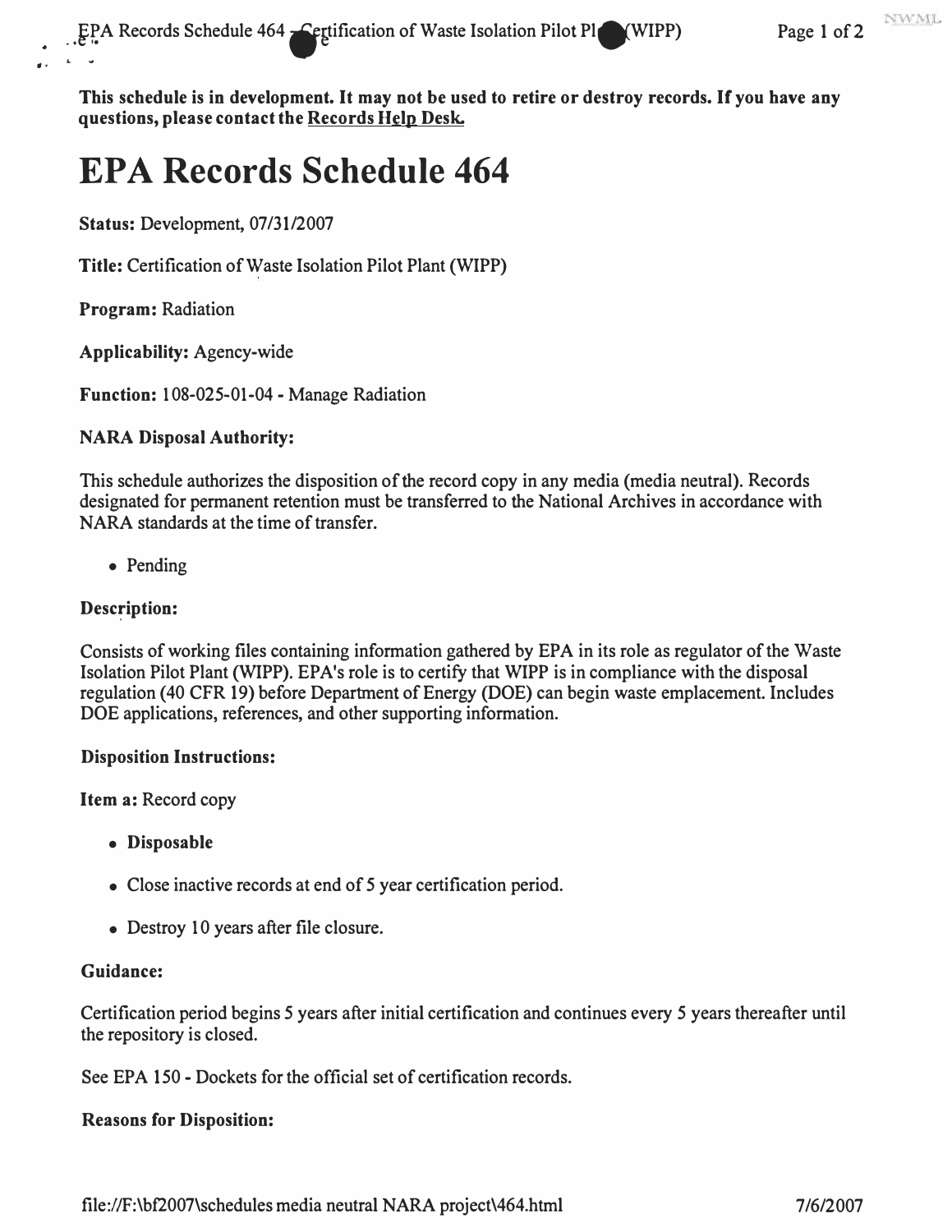**The disposition instructions have been rewritten as media neutral to allow for maintaining the record copy in EP A's electronic recordkeeping system. The retention has not changed.** 

**Item b for electronic copies created with word processing and electronic mail applications deleted 08/21/2006 pursuant to NARA Bulletin 2006-04.** 

# **Custodians:**

� . " ....

**Office of Air and Radiation, Radiation Protection Division, Center for WIPP** 

- **Contact: Mary Kruger**
- **Telephone: 202-564-9025**

# **Related Schedules:**

**EPA 150** 

# **Previous NARA Disposal Authority:**

**Nl-412-98-2** 

**Entry: 06/29/1995** 

**EPA Approval: Pending**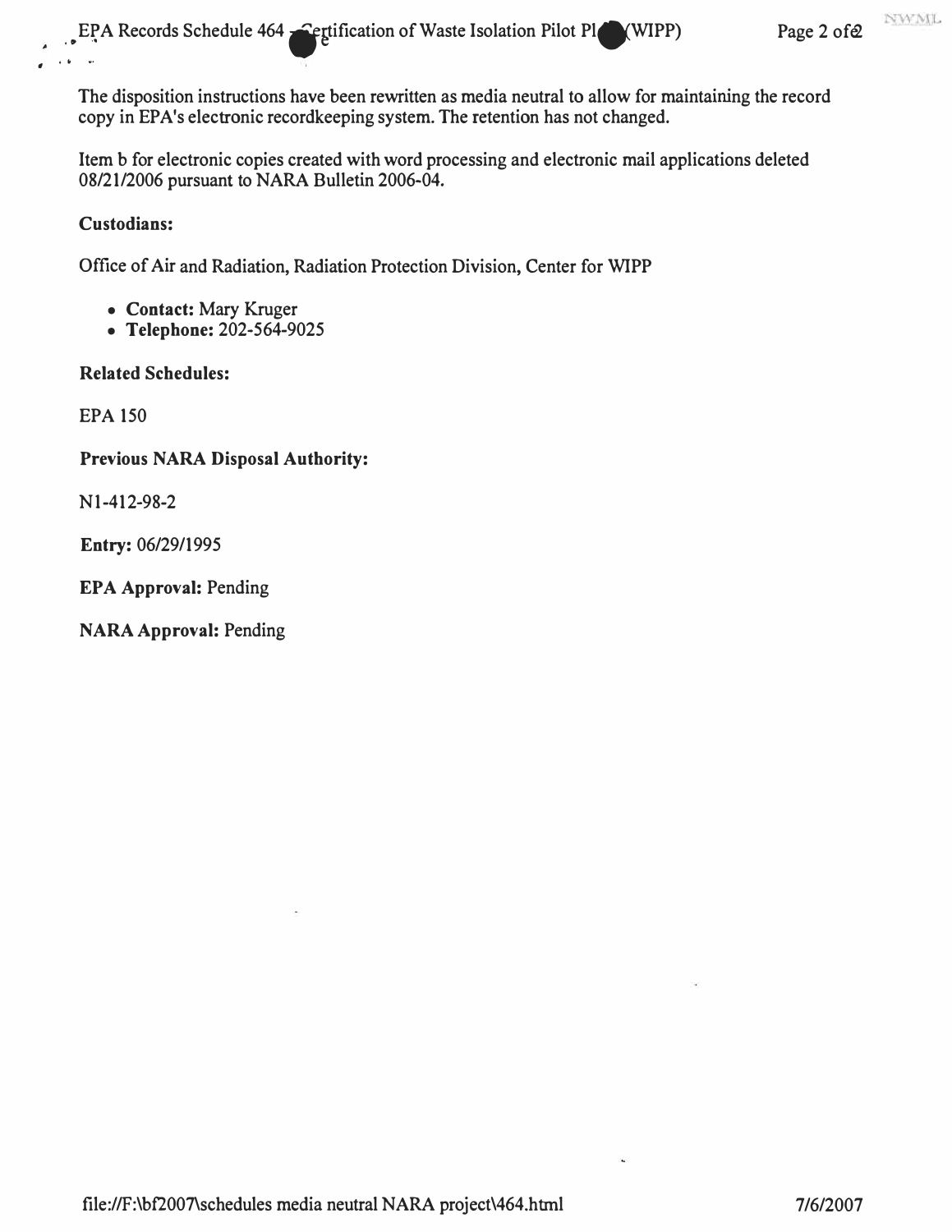# **EPA Records Schedule 489**

**Status:** Development, 07/31/2007

**Title:** Advanced Technology Problem Area Projects Files

**Program:** Radiation

**Applicability:** Headquarters

**Function:** 108-025-01-04 - Manage Radiation

# **NARA Disposal Authority:**

This schedule authorizes the disposition of the record copy in any media (media neutral). Records designated for permanent retention must be transferred to the National Archives in accordance with NARA standards at the time of transfer.

• Pending

# **Description:**

Contains data relating to nuclear fuel processing, fabrication of uranium and plutonium, generic field studies, waste disposal, enrichment, transportation, and other radiation technology problem areas. Records consist of problem statements and work plans, analysis and calculation work papers, field investigation reports, requests for proposals, contracts, testimony before state and federal legislative bodies, technical reports, and other related documents.

# **Disposition Instructions:**

**Item a:** Record copy

- **Disposable**
- Close inactive records upon completion of project.
- Destroy 5 years after file closure.

# **Guidance:**

# **Reasons for Disposition:**

The disposition instructions have been rewritten as media neutral to allow for maintaining the record copy in EP A's electronic recordkeeping system. The retention has not changed.

Item b for electronic copies created with word processing and electronic mail applications deleted

<file://F>elbf2007\schedules media neutral NARA project\e489.html 7/6/2007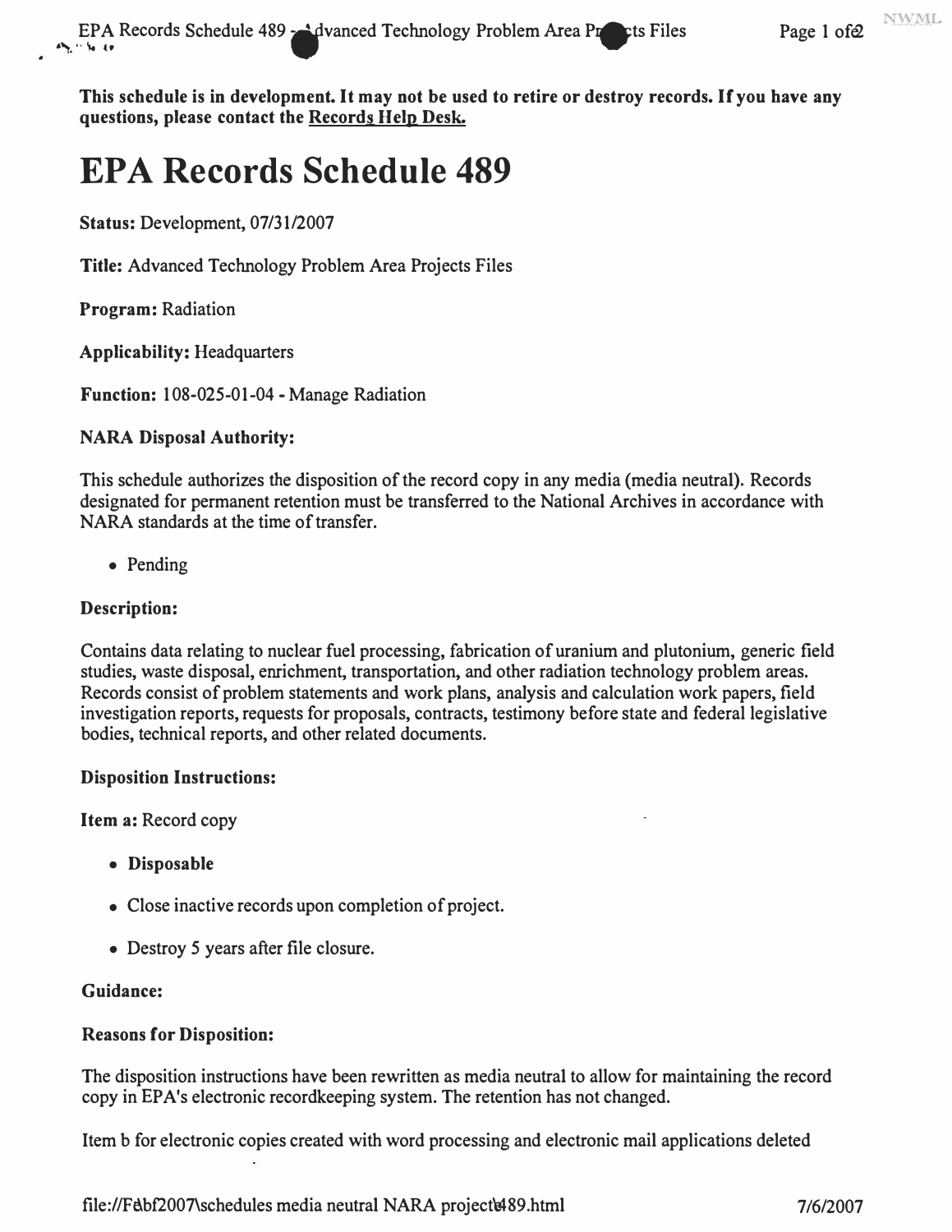EPA Records Schedule 489 **... A divanced Technology Problem Area Properties** Page 2 ofe2 **Page 2 of** 

**08/22/2006 pursuant to NARA Bulletin 2006-04.** 

**Custodians:** 

**Office of Air and Radiation** 

- **Contact:**
- **Telephone:**

**Related Schedules:** 

**Previous NARA Disposal Authority:** 

**N l-412-86-1/12** 

**Entry: 06/05/1993** 

**EPA Approval: Pending**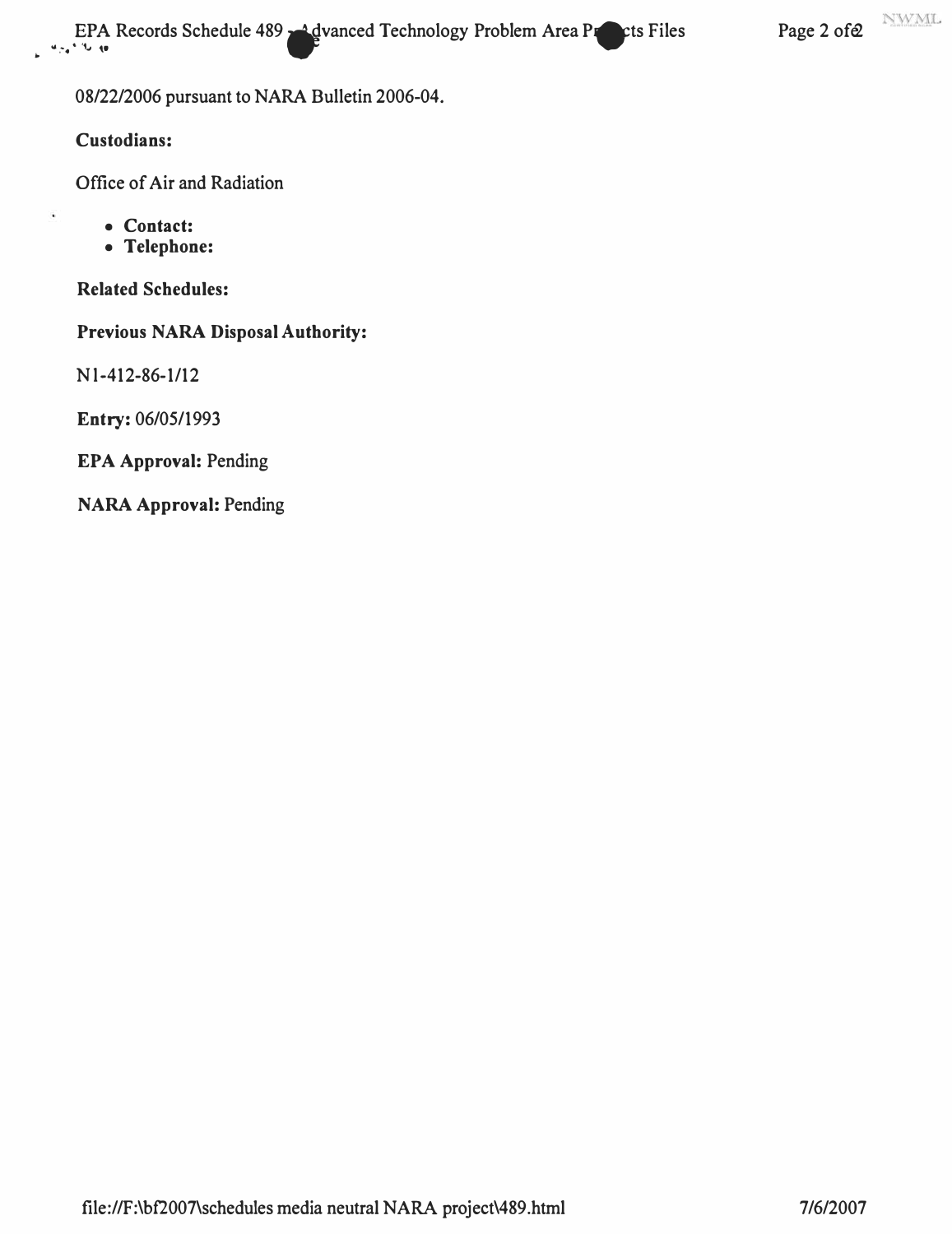# **EPA Records Schedule 490**

**Status: Development, 07/31/2007** 

**Title: Emergency Planning Program For Radiological Incidents** 

**Program: Radiation** 

**Applicability: Headquarters** 

**Function: 104-008-02 - EPA Emergency Preparedness** 

# **NARA Disposal Authority:**

**This schedule authorizes the disposition of the record copy in any media (media neutral). Records designated for permanent retention must be transferred to the National Archives in accordance with NARA standards at the time of transfer.** 

**• Pending** 

# **Description:**

**Covers EPA's program for the recognition, handling, and prevention of radiological incidents. Records consist of accident and incident reports, emergency planning symposiwn arrangements, model emergency plans, newspaper clips, interagency meetings and conference minutes, scenarios for power plan accident exercises, investigation reports, and related docwnents. There are three categories of records: emergency preparedness, emergency response, and work maps.** 

# **Disposition Instructions:**

**Item a: Record copy** 

- **Disposable**
- **Close inactive records every 2 years.**
- **Destroy 7 years after file closure.**

# **Guidance:**

# **Reasons for Disposition:**

**The disposition instructions have been rewritten as media neutral to allow for maintaining the record copy in EP A's electronic recordkeeping system. The retention has not changed. The schedule title has changed to include "radiological incidents."**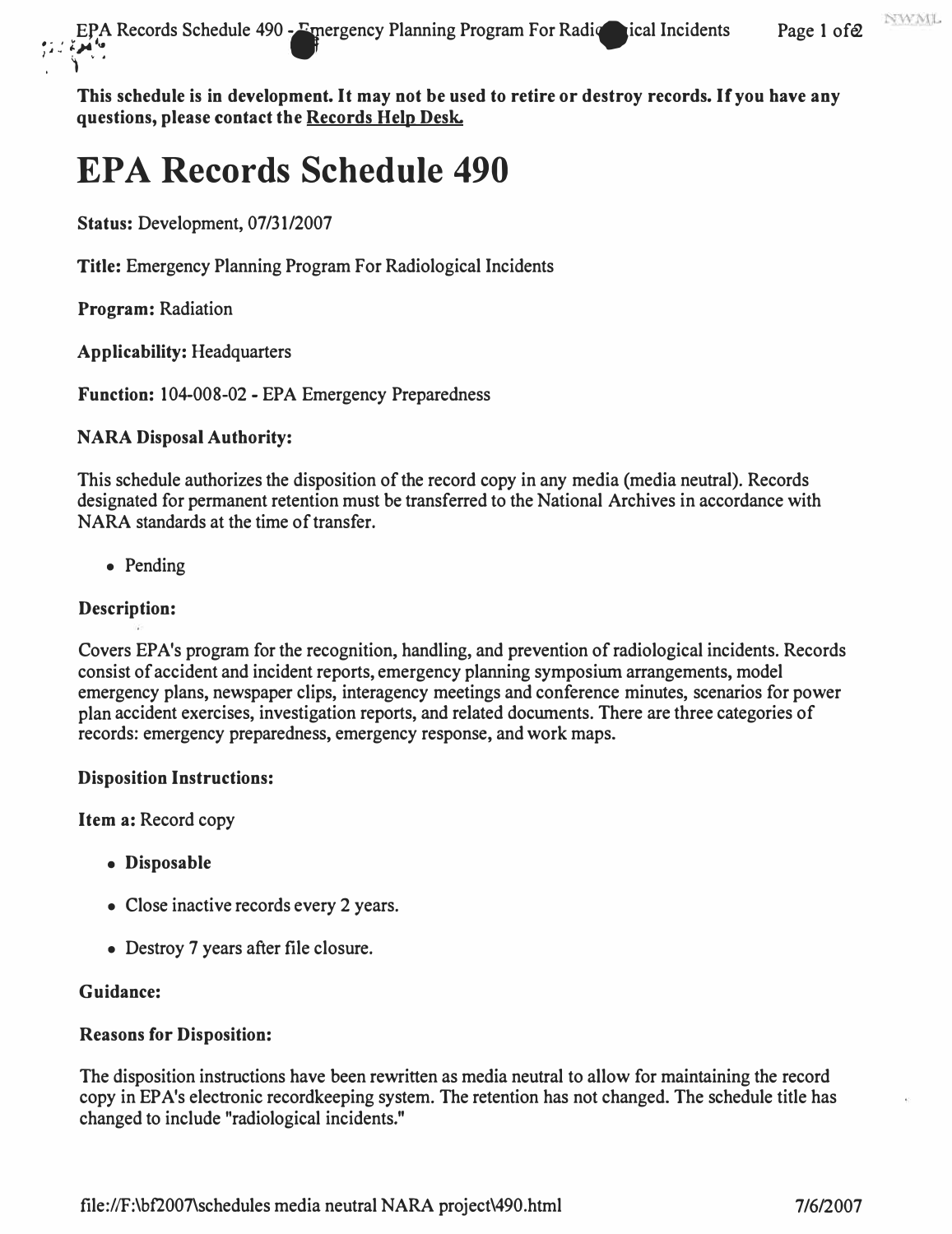NWML **•. EPA Records Schedule 490 - Emergency Planning Program For Radic ical Incidents Page 2 ofe2**  $\begin{matrix} \mathcal{F} & \mathcal{F} \\ \mathcal{F} & \mathcal{F} \end{matrix}$ ., •

**Item b for electronic copies created with word processing and electronic mail applications deleted 08/22/2006 pursuant to NARA Bulletin 2006-04.** 

#### **Custodians:**

**Office of Air and Radiation, Radiation Protection Division** 

- **Contact: Ann Gile**
- **Telephone: 202-564-9224**

**Related Schedules:** 

**Previous NARA Disposal Authority:** 

**Nl-412-86-1/13** 

**Entry: 06/05/1993** 

**EPA Approval: Pending**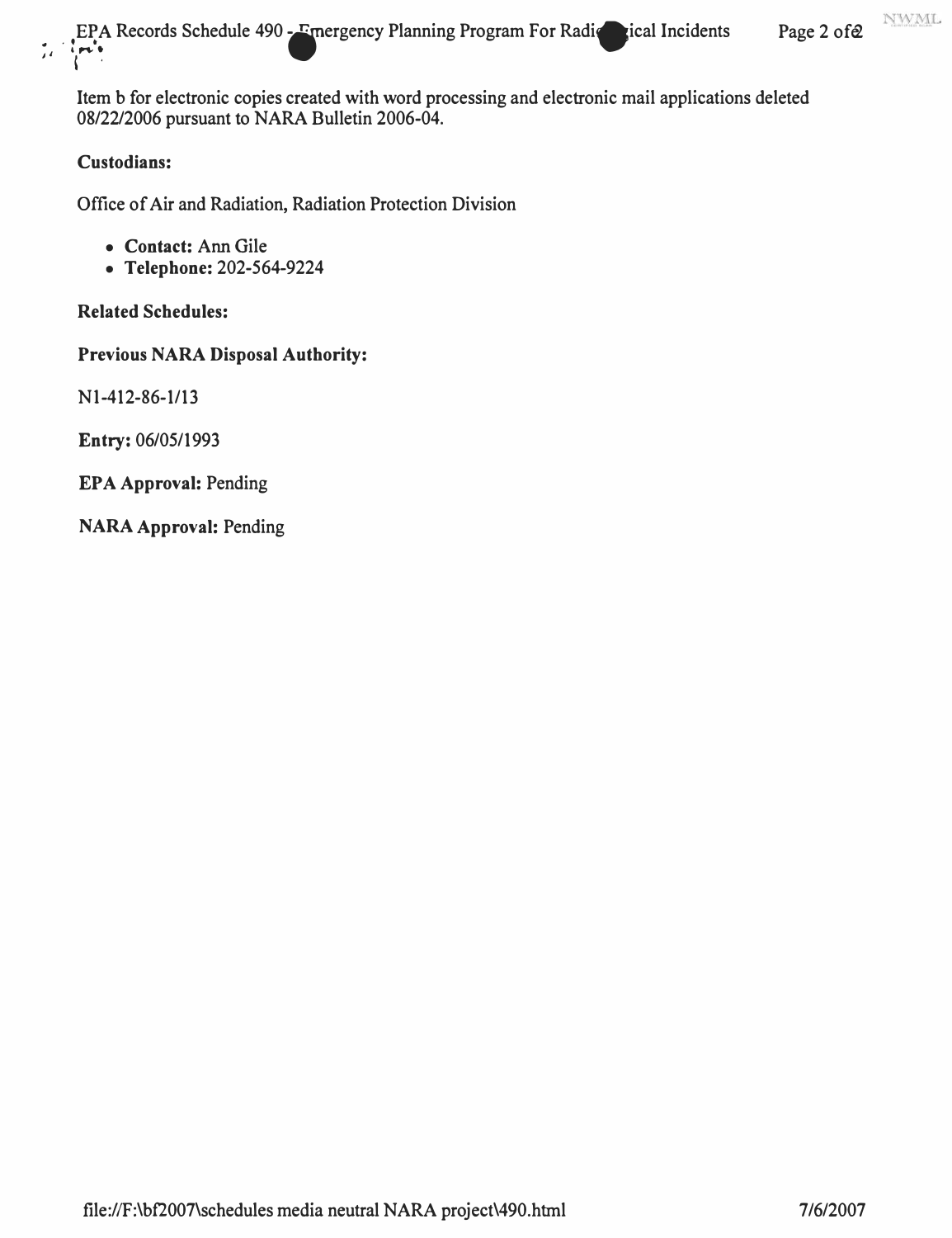# **EPA Records Schedule 491**

**Status: Development, 07/31/2007** 

**Title: Protective Action Planning Manual - Work Files** 

**Program: Radiation** 

**Applicability: Headquarters** 

**Fu�ction: 104-008-02 - EPA Emergency Preparedness** 

# **NARA Disposal Authority:**

**This schedule authorizes the disposition of the record copy in any media (media neutral). Records designated for permanent retention must be transferred to the National Archives in accordance with NARA standards at the time of transfer.** 

**• Pending** 

# **Description:**

**Contains data and supporting documentation for the development of the nuclear incident protective planning manual. Records consist of technical articles and reports, task force organization, work plans and reports, section drafts, comments, program reports, and related documents.** 

# **Disposition Instructions:**

**Item a: Record copy** 

- **Disposable**
- **Destroy outdated material every 3 years.**

# **Guidance:**

# **Reasons for Disposition:**

**The disposition instructions have been rewritten as media neutral to allow for maintaining the record copy in EPA's electronic recordkeeping system. The retention has not changed.** 

**Item b for electronic copies created with word processing and electronic mail applications deleted 08/22/2006 pursuant to NARA Bulletin 2006-04.** 

# **Custodians:**